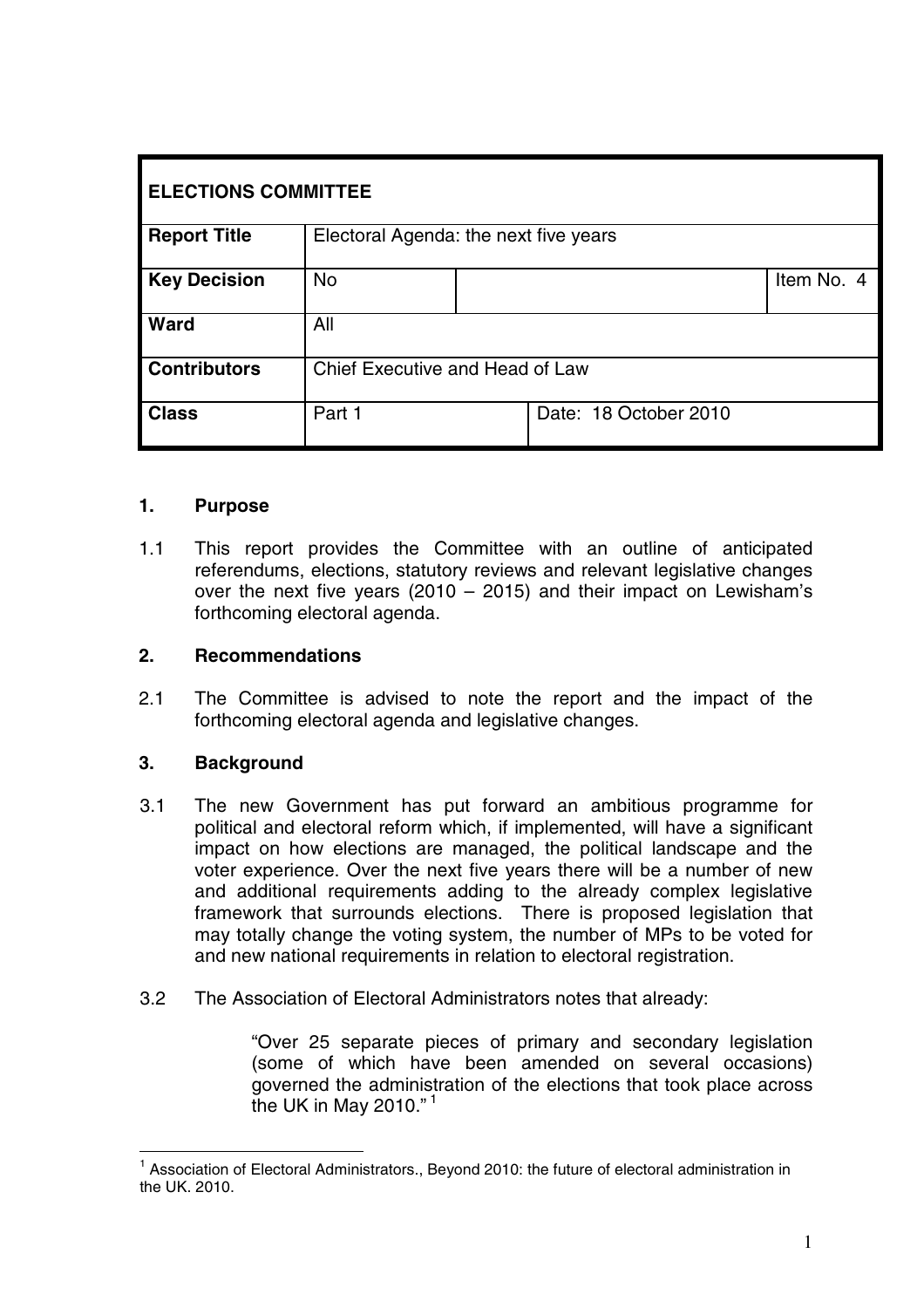The agenda set out in this report is very likely to increase that complexity.



## **4. Electoral Agenda (2010-2015)**

4.1 Set out below are the anticipated referendums, elections, statutory reviews and relevant legislative changes proposed over the next five years (2010- 2015). Due to pending legislation, there are still some unknowns in terms of local implications and dates. Where this is the case, these have been identified.

#### 4.2 **The Parliamentary Voting System and Constituencies Bill (early 2011)**

- 4.2.1 The Parliamentary Voting System and Constituencies Bill (subsequently referred to as "the Bill") is currently before Parliament. The Bill would, if passed, introduce significant changes to the electoral process in the United Kingdom. It proposes to introduce a voting reform referendum for the new alternative vote (A.V) system (see 4.3 below), as well as to reduce the number of MPs in the House of Commons from 650 to 600 and establish boundary reviews to create more equally sized constituencies (see 4.4 below).
- 4.2.2 It is anticipated that the Bill will receive assent in Jan/Feb 2011. However, the proposed regulations and rules detailing some of the implementation have been released as part of the Bill.

## 4.3 **Voting Reform Referendum (5 May 2011)**

4.3.1 In addition to a proposal for new boundary arrangements and equalising of Parliamentary constituencies, the Bill also proposes: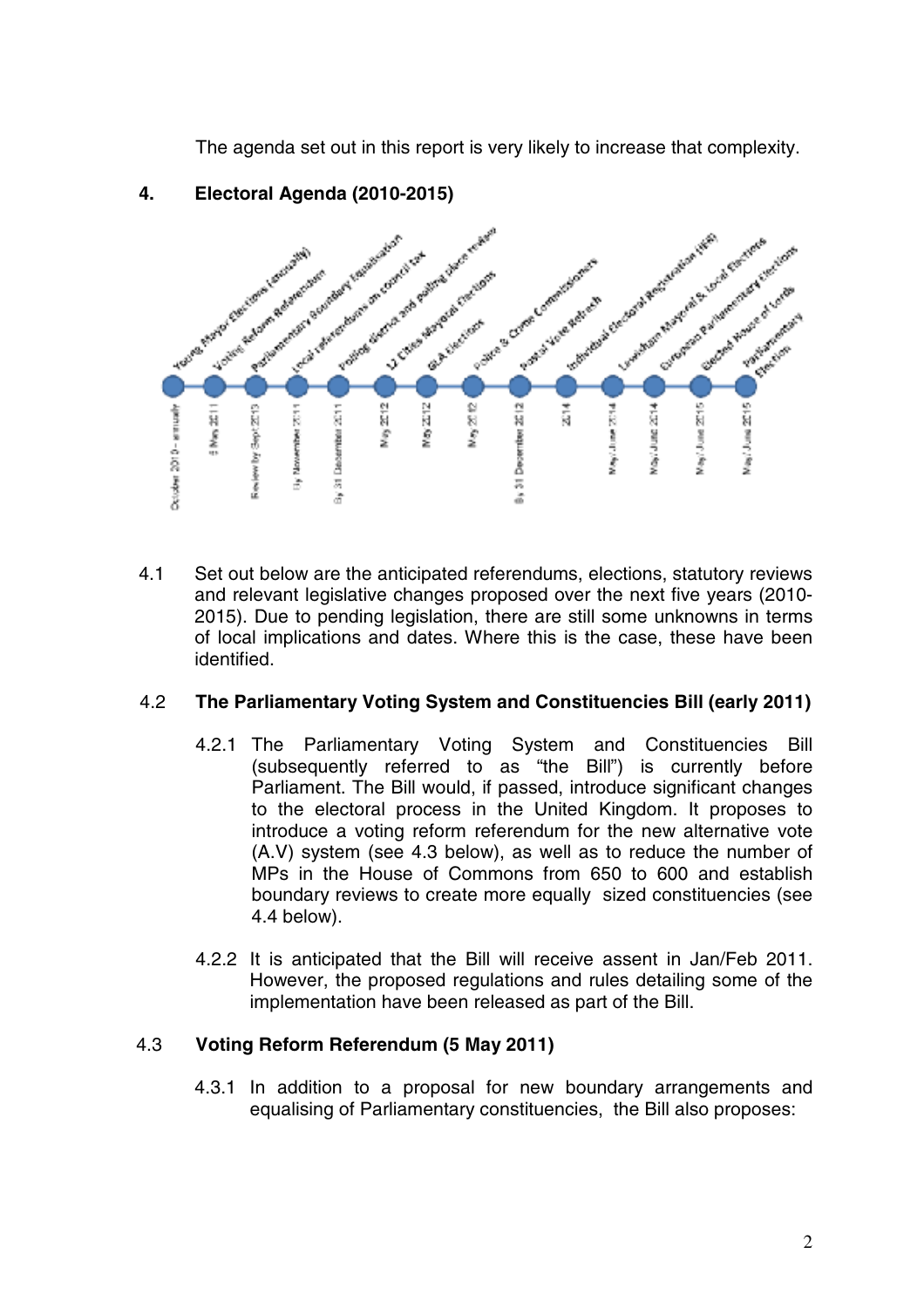- 4.3.1.1 A UK wide referendum on whether the UK should move to the alternative vote system for UK Parliamentary elections;
- 4.3.1.2 Details of the AV system that would be brought into if there were a "yes" vote at the referendum (see appendix 1 for an example of an AV ballot paper and the existing First Past the Post ballot paper as well as an example of a supplementary vote ballot paper).
- 4.3.2 Whilst Lewisham has held a referendum before (in 2001 for the directly elected Mayoral model), like every other local authority, it has not hosted one at a national level since the 1975 European Communities membership referendum.
- 4.3.3 Unless and until the Bill receives Royal Assent (if passed likely to be in early 2011) there will remain a lack of clarity which will hinder local planning. For example, it is not yet known what date the count will be scheduled for, as this will need to be synchronised across the UK to take into account areas where multiple elections are held. It is also unknown who the Regional Counting Officer will be or whether additional questions will be added to the referendum paper.
- 4.3.4 There will be considerable publicity and awareness campaigns organised by the Electoral Commission. It is also likely that there will be a 'Yes' and 'No' campaign at a national level and may involve politicians from all parties in both of these campaigns. Despite this there may still be a degree of voter confusion at this referendum (see appendix 2 for an example of a referendum ballot paper).
- 4.3.5 Appendix 3 sets out the most recent advice from the Electoral Commission in relation to the Referendum campaign issued in September 2010.
- 4.3.6 Given the extent of preparation required under this new legislation, and the extent of existing ambiguity, the Association of Electoral Administrators (AEA) endorse findings from the Gould $2$  report on the 2007 elections in Scotland and state that that:

"Except in cases of unforeseen emergencies, changes to election law should not be applicable to any elections within a six-month period from the date the legislation comes into effect"<sup>3</sup>

Despite this, if passed, there will only be approximately four months in which to prepare for the referendum, thereby failing to comply with the Gould recommendations.

 $2$  Independent Review of Scottish Parliamentary and Local Government Elections, Ron Gould, 2007.

<sup>&</sup>lt;sup>3</sup> Association of Electoral Administrators., Beyond 2010: the future of electoral administration in the UK. 2010.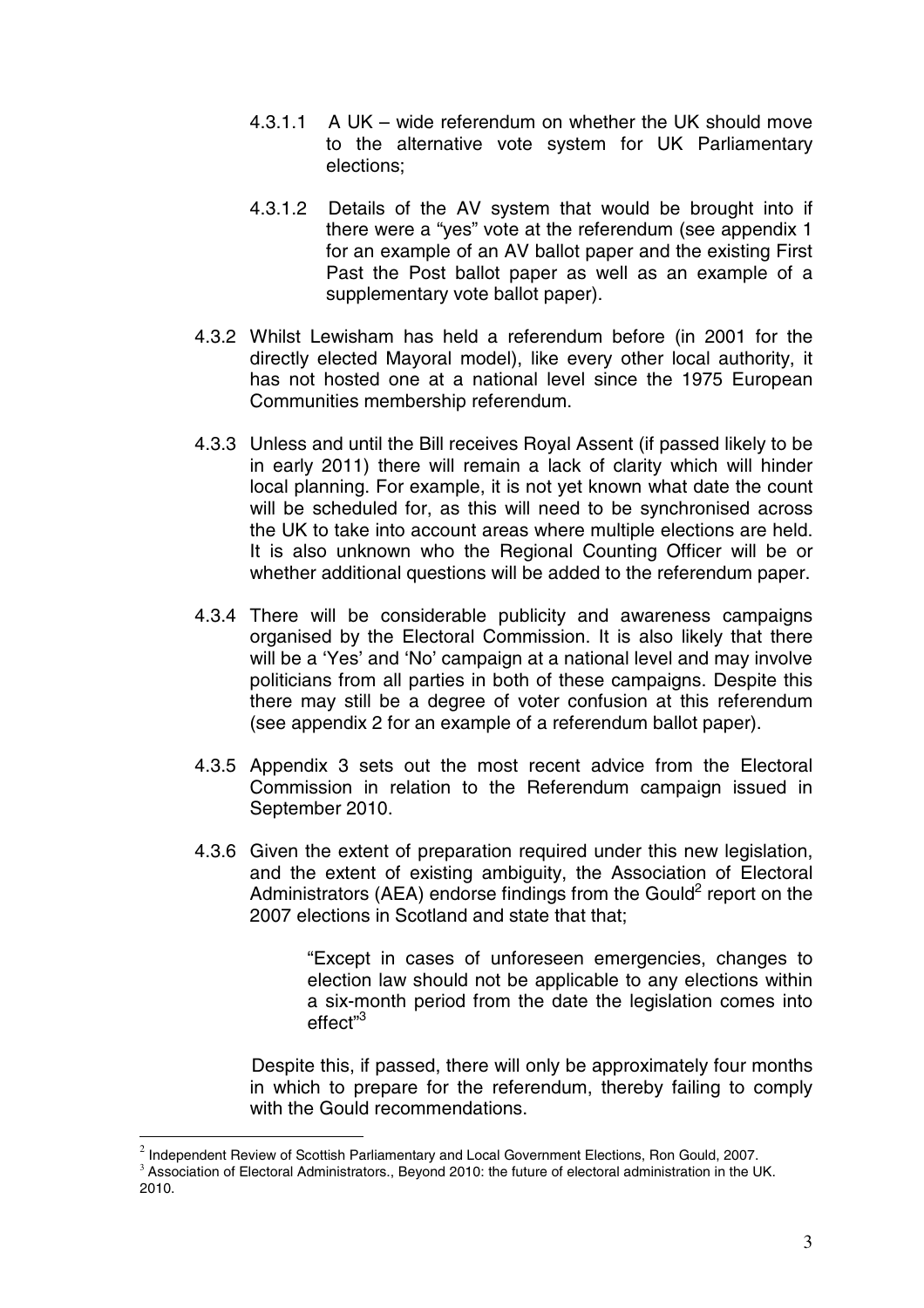- 4.3.7 The Bill makes provision for the fees and charges for the referendum to be on the same basis as that in place for the European Parliamentary Elections in 2009 and the UK Parliamentary General Election in 2010. It is still unknown what the upper fee limit will be to host the referendum, and the extent to which it will increase existing financial pressure.
- 4.3.8 If the referendum results in a 'Yes' vote then English local government will be the only tier of government in the UK which will not be based some form of proportional representation. This may prompt pressure for some form of proportional representation to be introduced locally. This is a position which the Council has previously considered and supported.

#### 4.4 **Parliamentary Boundary Equalisation (review by September 2013)**

- 4.4.1 Under the Parliamentary Voting System and Constituencies Bill, boundary changes have been made to reduce the size of the House of Commons from 650 to 600 by the next General Election. The Bill also proposes new rules for the redistribution of seats.
- 4.4.2 The rules will give priority to numerical equality as a principle, in that there will be a uniform electoral quota for the UK, and seats may not vary by more than 5 per cent from the quota, with some limited exceptions. Regular redistributions would take place every five years. The Parliamentary Boundary Commission is to conduct a review by the end of September 2013 with subsequent reviews every five years.
- 4.4.3 The equalising of electoral boundaries will be based upon the electoral register as at  $1<sup>st</sup>$  December 2010, making the canvass leading up to this point particularly significant.
- 4.4.4 The new approach to reviewing constituency boundaries, with its emphasis on numerical equality according to the "quota" is likely to bring about the creation of many new constituencies, and constituencies that cross local government boundaries.
- 4.4.5 Based on 2009 figures, the reduction in constituencies means that the quota per constituency is approximately 75,700 (total UK electorate of approximately 45.4 million divided by 600). In London, the total electorate for 2009 approximated 5.3 million. Therefore the number of MPs for London is likely to in the region of 70, a reduction of 3 on the current number of 73. The average size of a constituency for the Lewisham area is likely to rise from approximately 67,300 to in the region of 75700. This is an increase in the average size of a London constituency of over 3000, and of over 8000 for Lewisham constituencies. Given this, it is likely that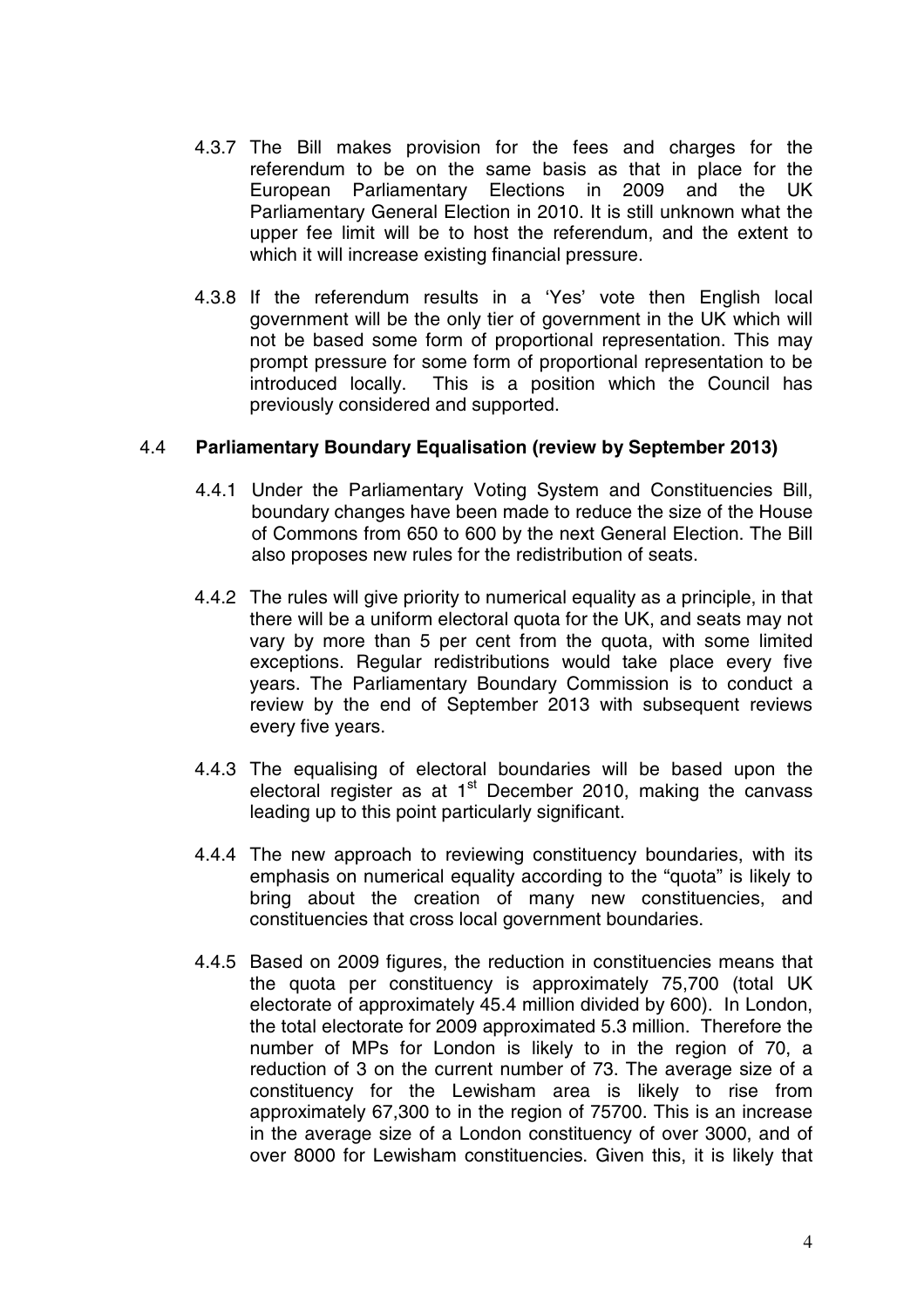Lewisham's parliamentary constituency boundaries will be expanded even further across local government boundaries.

#### 4.5 **Local referendums on Council Tax and other local matters (by November 2011)**

- 4.5.1 The Government intends to introduce legislation through the Decentralisation and Localism Bill (expected to become law by November 2011) requiring a local authority setting an excessive council tax increase to hold a referendum. This referendum would be legally binding, as opposed to a consultative poll.
- 4.5.2 The purpose of this Bill, if passed, would be to:
	- 4.5.2.1 Ensure that excessive council tax increases occur only where they have a clear mandate from local people.
	- 4.5.2.2 To abolish existing central government capping powers.
- 4.5.3 The Government anticipate that the costs of organising a referendum are in the range of £70,000-250,000<sup>4</sup>. These costs are to be met by the relevant local authority.
- 4.5.4 The proposals would require local authorities to prepare a shadow budget and (if necessary) repay council taxpayers depending on the outcome of the referendum.
- 4.5.5 The Government also intends to make provision in the same Bill for local referenda to be held on receipt of a petition signed by enough local people requesting a referendum on a matter of local concern. The detail of these provisions is of course yet to be fleshed out in the legislation.

#### 4.6 **12 Cities Mayoral Elections (from November 2011 – elections in May 2012)**

- 4.6.1 The Decentralisation and Localism Bill, if passed, will enable and may require the largest 12 cities in England to have Mayors from 2012, subject to confirmatory referenda and full scrutiny by elected councillors, with elections taking place in May 2012.
- 4.6.2 The Government will begin developing options for the transition to mayors from November 2010 which will provide more clarity relating to the timetable for the referendums. It is expected that the Bill will become law in November 2011 and this is likely to prompt increased interest in the elected Mayor model.

<sup>4</sup> Decentralisation and Localism Bill – Provision for referendums to veto excessive council tax increases: Impact assessment – consultation stage, August 2010.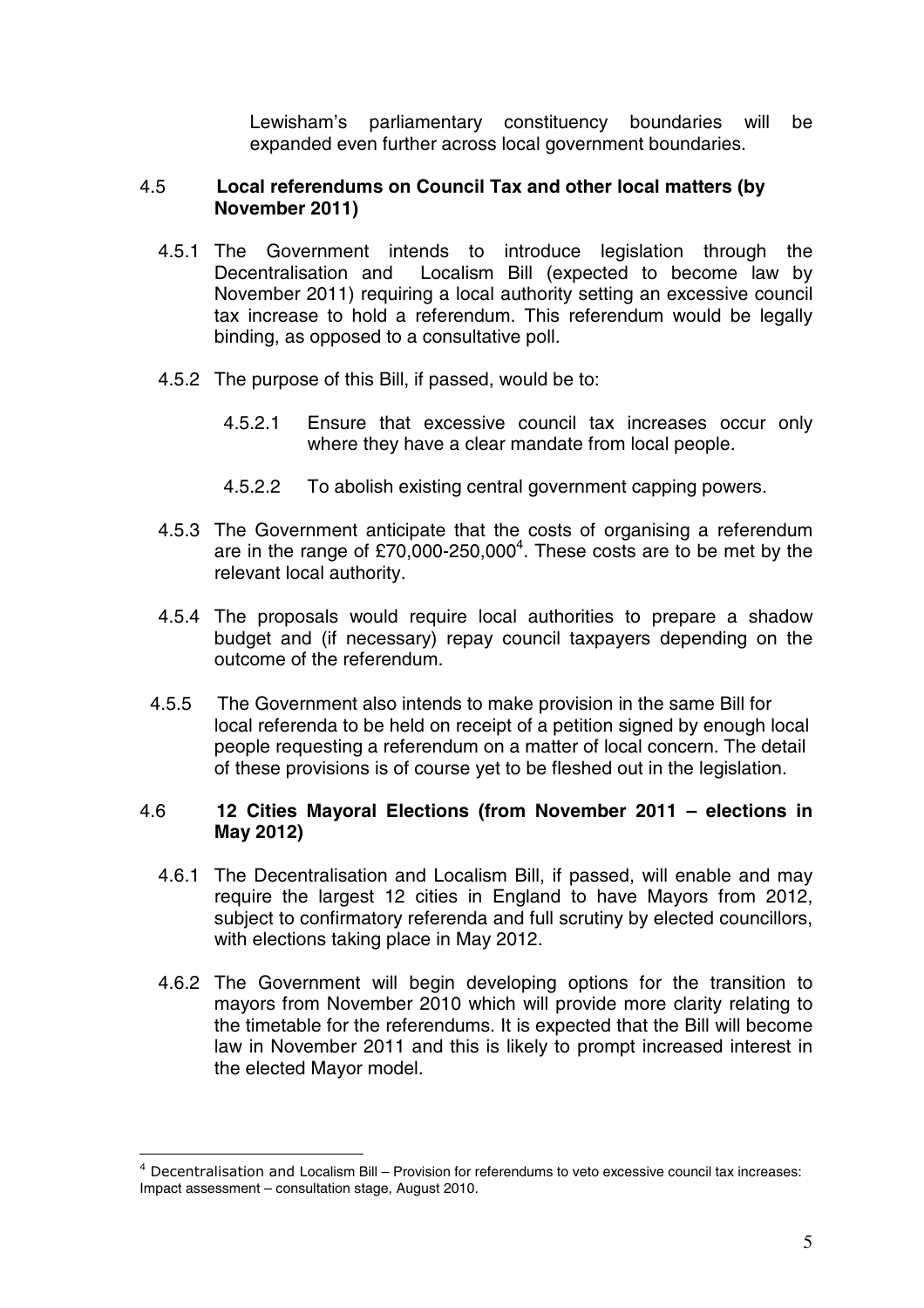#### 4.7 **Police and Crime Commissioners (May 2012– date unconfirmed)**

- 4.7.1 The consultation paper Policing in the 21st Century: Reconnecting Police and the People (July 2010) outlines plans to introduce directly elected Police and Crime Commissioners. The Government's stated intention in introducing these measures is to make police services in England and Wales "more accountable to the public and responsive to local people, more focused at a national level and more effective at tackling crime, as well as providing better value for money" (Home Office, 2010).
- 4.7.2 Currently, there is no plan for a Police and Crime Commissioner to be elected in London. This is due to the directly elected London Mayoral model in which the Mayor (or his deputy) takes the lead for the Metropolitan Police Authority. However, if and when police authorities in other parts of the country are abolished and elections for Police and Crime Commissioners take place, this may call into question the arrangements in London and bring pressure to bear for a move to harmonise the London arrangements with the rest of the country.

#### 4.8 **Individual Electoral Registration (IER) 2014**

- 4.8.1 IER will be introduced in order to modernise the electoral registration system and reduce fraud (as announced by the Government 15 September 2010).
- 4.8.2 From 2014, voters will be required to provide their date of birth, signature and national insurance number, which will be crosschecked, before they can be added to the electoral register. The process will replace the existing system of household registration, in which one person at each address is responsible for providing the names of eligible voters who live there. The wider resource implications relating to this are yet to be addressed nationally.
- 4.8.3 The measure will speed up the timetable for implementing individual registration, which was not previously due to replace household registration until 2015 at the earliest. The promise to speed up individual electoral registration was contained in the Government's Coalition Agreement and details were set out by Mark Harper, Minister for Political and Constitutional Reform, in an oral statement to Parliament. A draft Bill is to be introduced this Parliamentary session, to be followed by legislation.
- 4.8.4 No voters will be removed from the electoral register for not registering individually until after the next General Election, due to take place in May 2015, giving people at least 12 months to comply with the new requirements so the impact of IER on voter registration is likely to be felt in 2016. Any new registrations from 2014 will be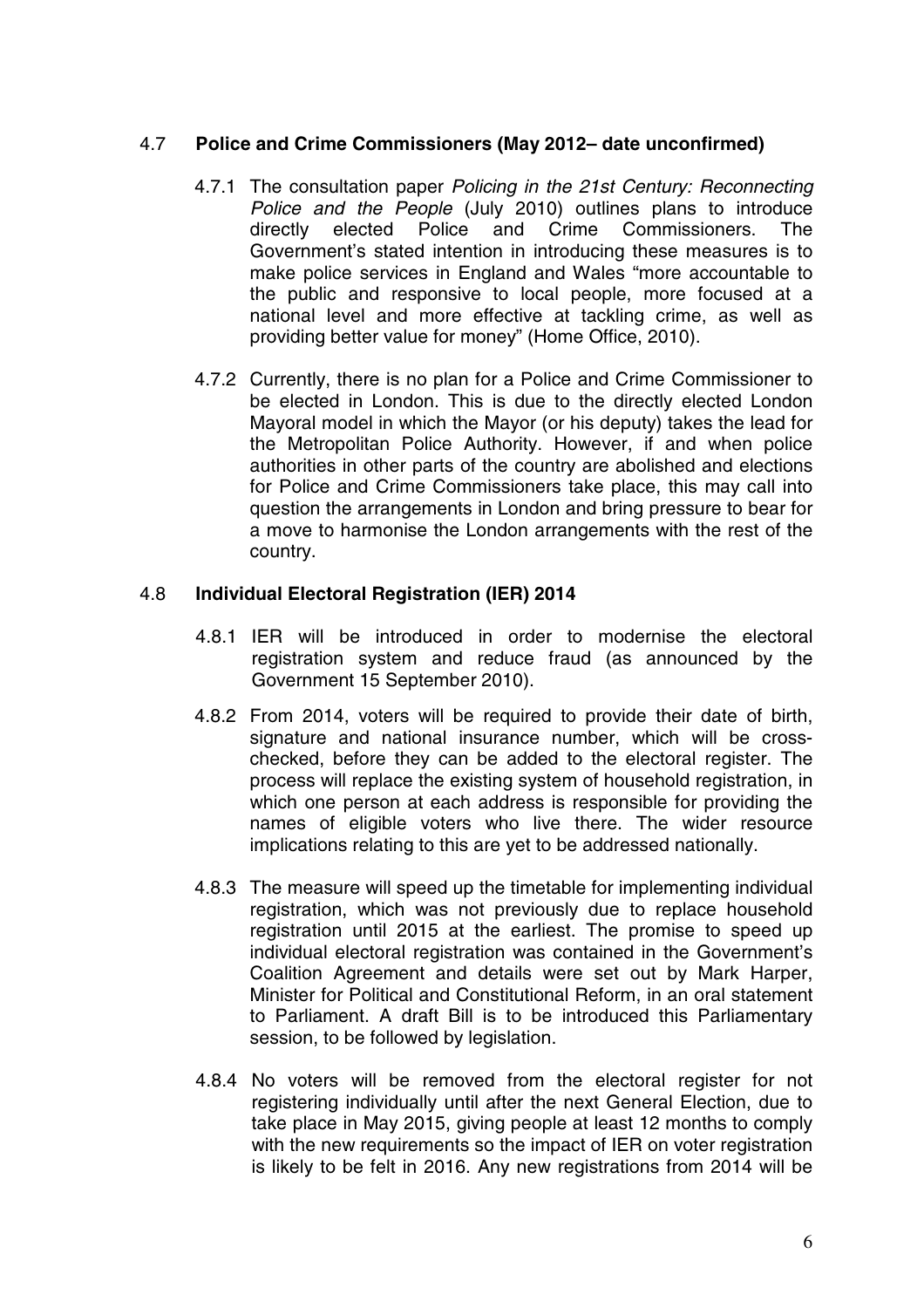on an individual basis and from that point voters will also need to register individually to cast a proxy or postal vote.

- 4.8.5 In Great Britain, there is currently an annual canvass process based on household registration, and an individual rolling registration process that enables registration up to 11 days before polling day. Neither of the systems provide for the collection and verification of personal identifiers. Similarly, apart from names and addresses of voters, voter lists currently do not contain any personal identifiers to distinguish voters, and voters are not obliged to present any identification to be able to vote. To verify the individual identifiers would require the introduction of a data matching exercise, potentially using national databases and introduce greater complexity in the administration of electoral registration.
- 4.8.6 IER also has implications for voter engagement, with the real possibility that this could disproportionately affect certain groups who do not have, or do not want to disclose, their National Insurance number. When introduced in Northern Ireland (2002) a 10% drop in registration levels was observed<sup>5</sup>. The introduction of IER will mean that intensive efforts will need to be made to encourage all to register and minimise this decline.

#### 4.9 **Combined European and Lewisham Mayoral & Local Elections (June 2014)**

- 4.9.1 The UK European Union (EU) Parliamentary elections will take place in June 2014. The number of Members of the European Parliament (MEPs) that are elected from each party to represent a region depends on the overall share of votes that each party receives. The whole of London elects eight MEPs, selected on a form of proportional representation known as the party list system.
- 4.9.2 The Lewisham Council and Mayoral Elections are scheduled to take place in May 2014. However, given the closeness of the European Parliamentary Elections (June 2014) it may very well be that the elections will be combined. As the EU elections are the major election, if combined, the local elections would move to June, subject to the necessary statutory amendments to facilitate this. The combination of elections would mean there would be three different voting methodologies in place (supplementary voting in the Mayoral election; first past the post for multi-member wards in the local councillor elections; and the party list system for the European election). This increased complexity could result in voter confusion.

<sup>5</sup> PriceWaterhouseCoopers - The Electoral Commission Northern Ireland desk research - Final report 2003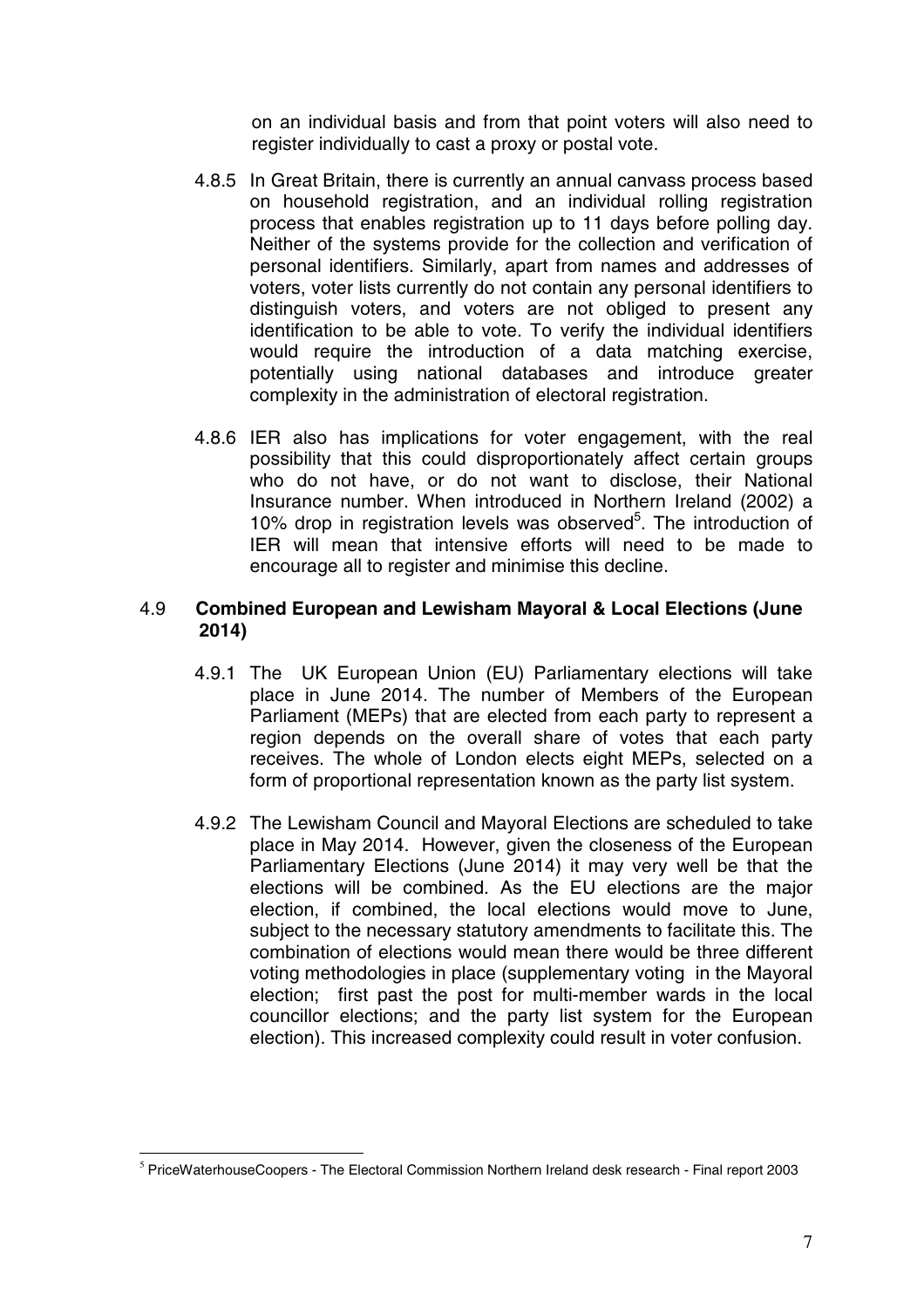## 4.10 **Parliamentary Election (2015 – held on or before 11th June)**

- 4.10.1 This general election will be the first at which the major reforms to the electoral system set out in this report are likely to be in place. The Parliamentary Voting System and Constituencies Bill would, if passed, introduce significant changes to the electoral process in the United Kingdom. As well being the first potential election counted on the new A.V system, 600 MPs rather than 650 will be being elected to the UK Parliament, for new constituencies in which the number of voters have been equalised.
- 4.10.2 It is also proposed that in future Parliament will be for a fixed 5 year term with no discretion for the Prime Minister to call an earlier election.

## 4.11 **Elected House of Lords (2015)**

4.11.1 Subject to the legislation being put in place, the election for the House of Lords is likely to fall at the same time as the Parliamentary Election (held on or before 11<sup>th</sup> June 2015). The House of Lords Bill is before Parliament in 2011 and if and when passed will provide additional clarity. If combined with the Parliamentary election, this will add complexity and possible voter confusion.

## 4.12 **GLA Elections May 2012**

- 4.12.1 The GLA elections include the election of the London Mayor, Assembly and Constituency members. It has been decided that these will continue to use electronic counting and the count is to be held at the Excel Centre, which is to be one of several multi constituency counting centres, as in 2008.
- 4.12.2 This is a joint borough election with Lewisham being the lead borough for both Greenwich and Lewisham as it has the larger electorate. As such, Lewisham's Returning Officer will be the Constituency Returning Officer responsible for the count across both boroughs.

#### 4.13 **Young Mayor Elections (13 October 2010 - annually)**

4.13.1 Though of course not a statutory requirement, Lewisham introduced its Young Mayor Elections in 2004. These are run annually and have proved a success involving many young people in civic engagement . In the 2010 election there were 35 polling stations, and early voting (two days prior) at four polling stations. In 2009, 9,616 ballot papers were included in the count,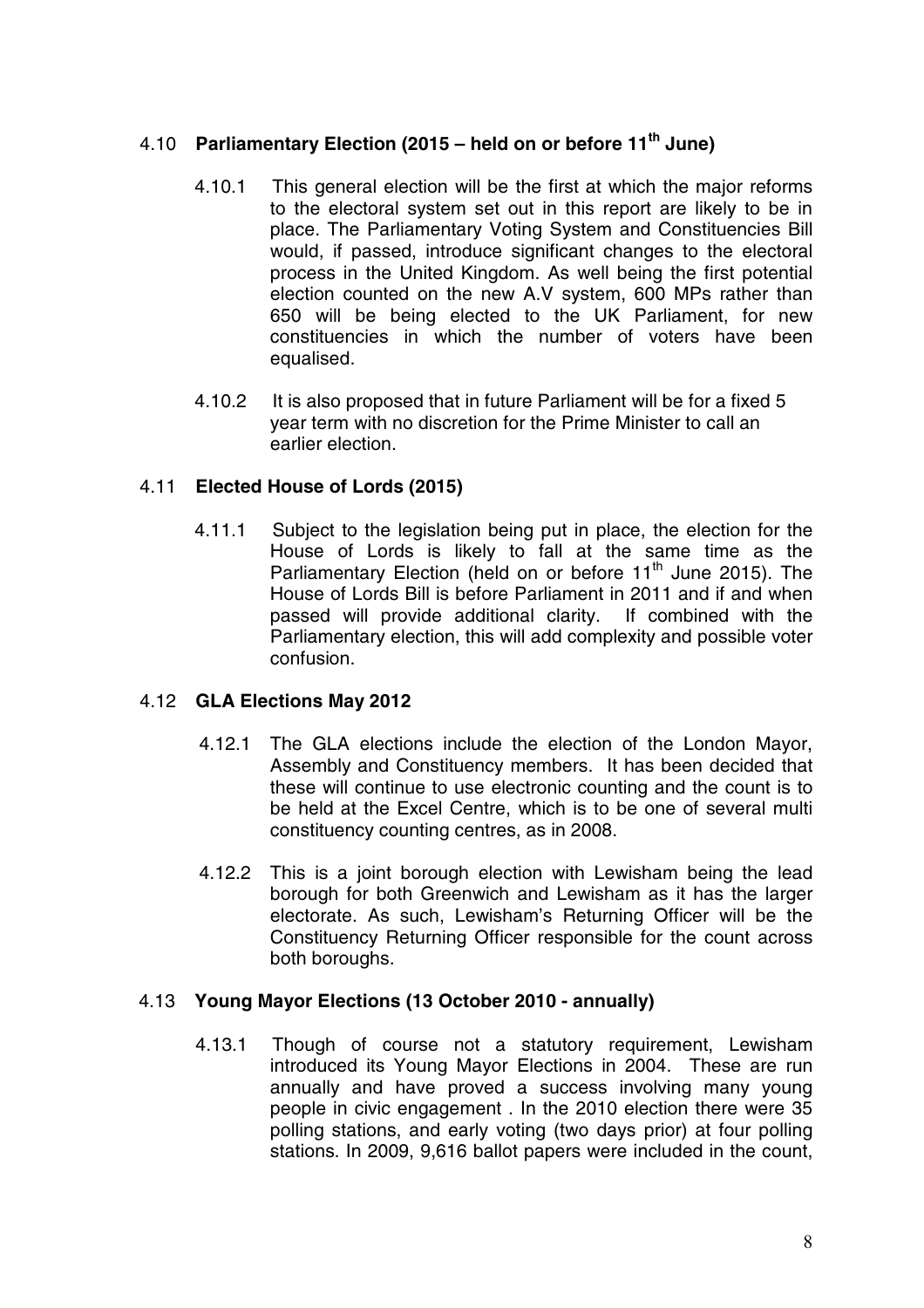which was equivalent to 52.5% turnout for the electorate eligible to vote.

## 4.14 **Polling district and polling place review (by 31st December 2011)**

- 4.14.1 The Electoral Administration Act 2006 (EAA) introduced new regulations requiring all local authorities to review their polling districts and polling places by the end of 2007, and on a four yearly basis thereafter. Each polling district must have sufficient and suitable designated polling places that provide 'such reasonable facilities for voting that are practicable in the circumstances' including accessibility for electors with disabilities.
- 4.14.2 Lewisham carried out the first of these reviews under the Act in 2007 which looked at the 109 polling districts and included a public period of consultation (starting April 2007). The review resulted in the use of seven alternative polling places and the amendment of two polling districts.
- 4.14.3 In addition to the above formalised reviews, an ongoing review process is also operated in Lewisham. Before each election polling places are assessed for availability and applicability and reviewed again following post-election feedback. A review of specific polling stations in Lewisham is planned prior to the referendum, and a statutory review must take place before the end of 2011.

#### 4.15 **Postal Vote Refresh (by December 2012)**

- 4.15.1 The EAA also requires that postal voters provide personal identifiers (signature and date of birth) and for this information to be refreshed every five years. It also requires electoral services to cross-reference the personal identifiers of 20% of the postal votes against their registration details. In Lewisham, at all elections since the requirement came into law, 100% of postal votes are checked, despite receiving funds to check only 20% of the postal votes.
- 4.15.2 A total of 23,526 electors were issued a postal vote for the May 2010 elections which included 3164 postal voters in Bromley (who fall into the Lewisham West and Penge parliamentary constituency) and the 658 who registered in the five working days leading up to the application deadline.
- 4.15.3 As at 6/5/10 there were 184,253 electors on the electoral register (based on local government electors) of which approximately12% were registered as postal voters. At the election, 17,203 postal votes were cast. This represents approximately 16% of the total votes cast, and a 73% turnout among absent voters.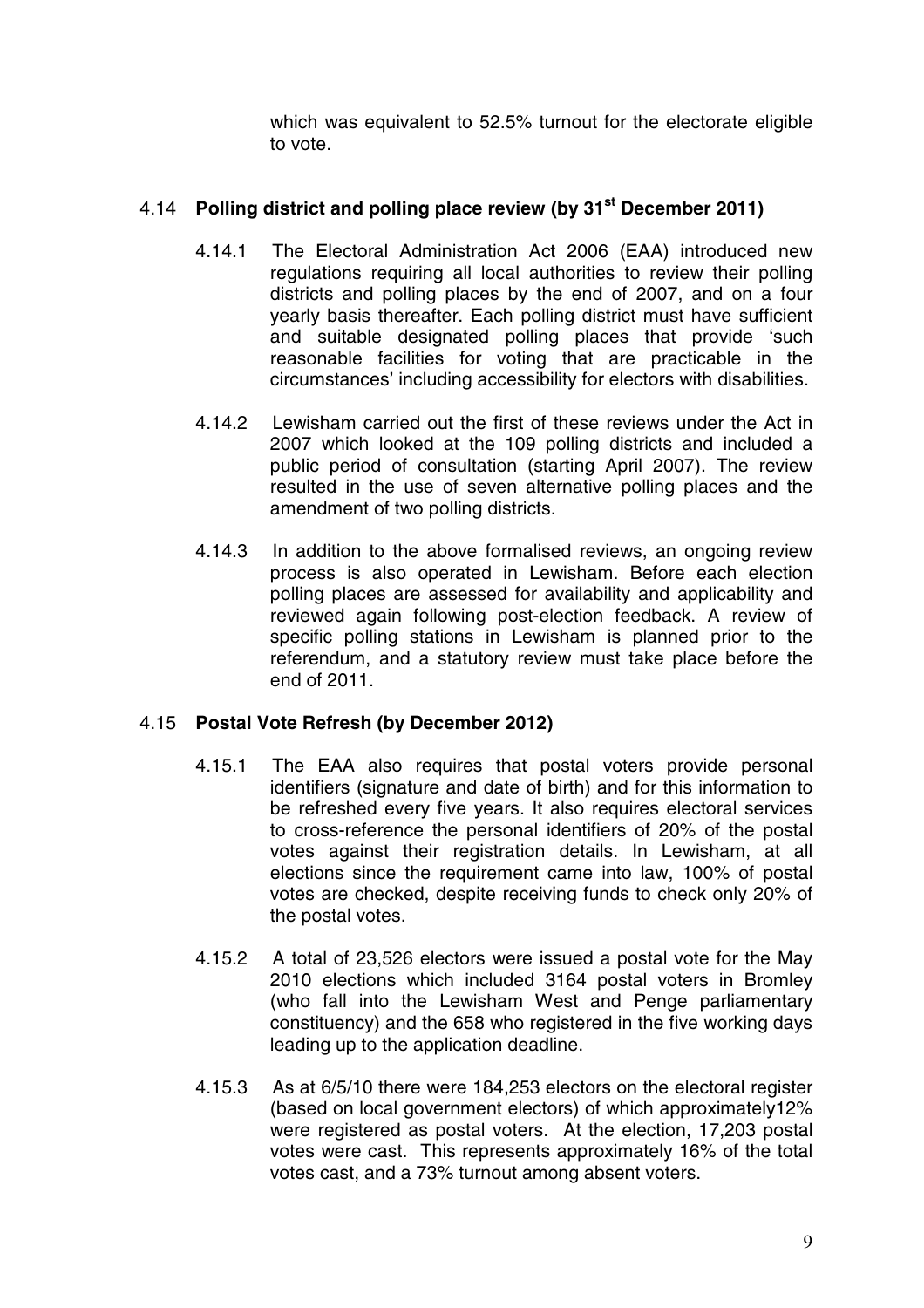4.15.4 In Lewisham the number of overall postal voters in 2010 represented a 23.5 per cent increase from 2009<sup>6</sup> and required a concentrated set of resources to distribute, replace, open and verify postal votes. The administration of this work has led to the process becoming a distinct project within itself, with the refresh also likely to be a considerable undertaking.

## **5 Administrative implications**

- 5.1 In Lewisham, and other local authorities, core electoral functions include overseeing the registration and publication of the electoral register and elections management more broadly. Preparing for this activity spans across the year, and is not restricted only to election periods. For example, whilst there is an annual canvass period in order for the full electoral register to be published by the  $1<sup>st</sup>$  December, there is the additional requirement to manage rolling registration and to publish a Notice of Alteration on a monthly basis.
- 5.2 Similarly, preparation for an election spans between six to nine months depending on the complexity of the election. This time reflects the extent of planning required including; printing contracts, venue booking and liaison with stakeholders as well as the recruitment and training of between 600-800 staff (plus 109 canvassers). The busy and continuous agenda set out in this report clearly means that there will need to be sufficient resources in place to manage this period of rapid and significant change.

## **6 Funding**

- 6.1 Costs for UK and European Parliamentary elections and national referendums are met by the UK Government whilst local authorities fund their own elections. Despite the introduction of the EAA the funds from central government for national elections have largely remained static or reduced despite the increase in statutory electoral activity.
- 6.2 The MOJ (now the Cabinet Office) has introduced a 'notional cost' framework which has resulted in a national 'capping regime'. Local authorities are still entitled to what is 'reasonably and necessarily incurred' by way of election expenditure. However, where previously this operated on a claims basis for actual expenditure, it is now subject to an upper limit based on a notional unit cost. The scheme was introduced at the last European election which did not have the complexity of other elections, and where nationally there was an underspend of £9.8 million. When applied to more complicated elections, the notional cap is far more challenging. This is likely to be even more so as electoral activity grows and becomes even more complex.

 $6$  based upon 17,621 electors registered for a postal vote on 1 Dec 2009.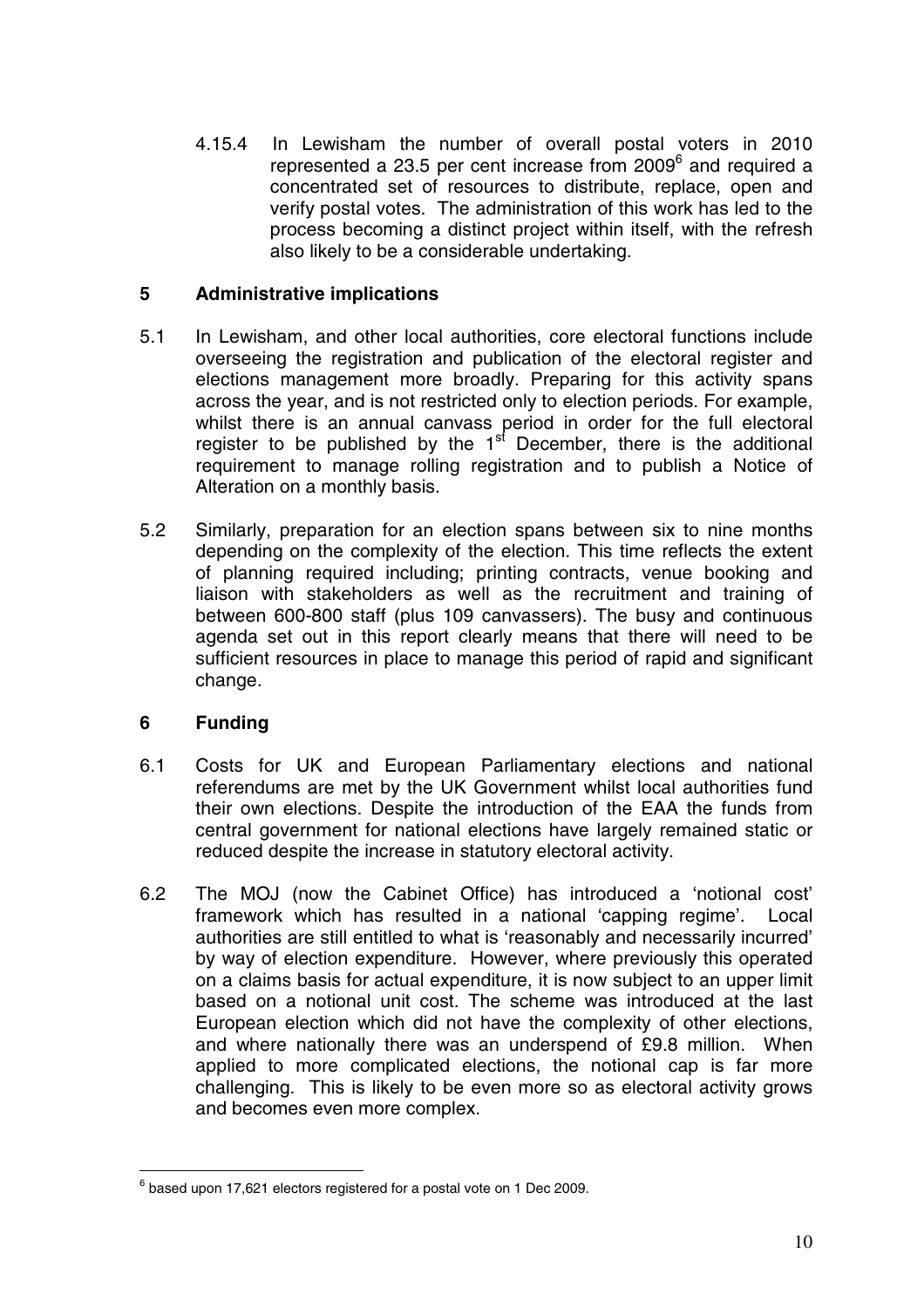6.3 There is still no clarity about the cost implications relating to the voting reform referendum to take place next year if the legislation is put in place, nor for IER where increased subsidy may be required.

## **7 Legal Implications**

The legal implications are contained in the body of the report. Many will not be clear until the appropriate legislation is in place.

## **8 Conclusion**

- 8.1 The Government's ambitious agenda for electoral reform, if implemented, will mean a rate of change not previously experienced. It will mean a new landscape for national and local elections, potentially with new voting systems, a busy timetable for a range of elections familiar and unfamiliar, as well as new registration requirements potentially affecting the numbers on the electoral roll in Lewisham.
- 8.2 The equalisation of the number of electors in parliamentary constituencies is likely to lead to a reduced number of MPs for London, with larger constituencies than exist now in Lewisham's three constituencies. We cannot know how this will operate in practice until the parliamentary boundary review is complete but it is likely that there will be more cross boundary issues as new parliamentary boundaries are likely to be even less co-terminous with borough boundaries than they are now.
- 8.3 This national shift may lead to an examination of local electoral arrangements, questioning for example whether proportional representation is appropriate at the local level, the number of wards and/or councillors per ward and/or Council. It may lead to pressure for a review of ward boundaries possibly through community governance reviews, or by central government initiative.
- 8.4 It is clear that electoral administration is one of the very few areas of Council business that is increasing. Since the introduction of the EAA a raft of new legislation has been introduced, with over 25 pieces of primary and secondary legislation governing the administration of the UK elections in May 2010. This trend is now likely to accelerate significantly as the electoral agenda shifts direction as set out in this report.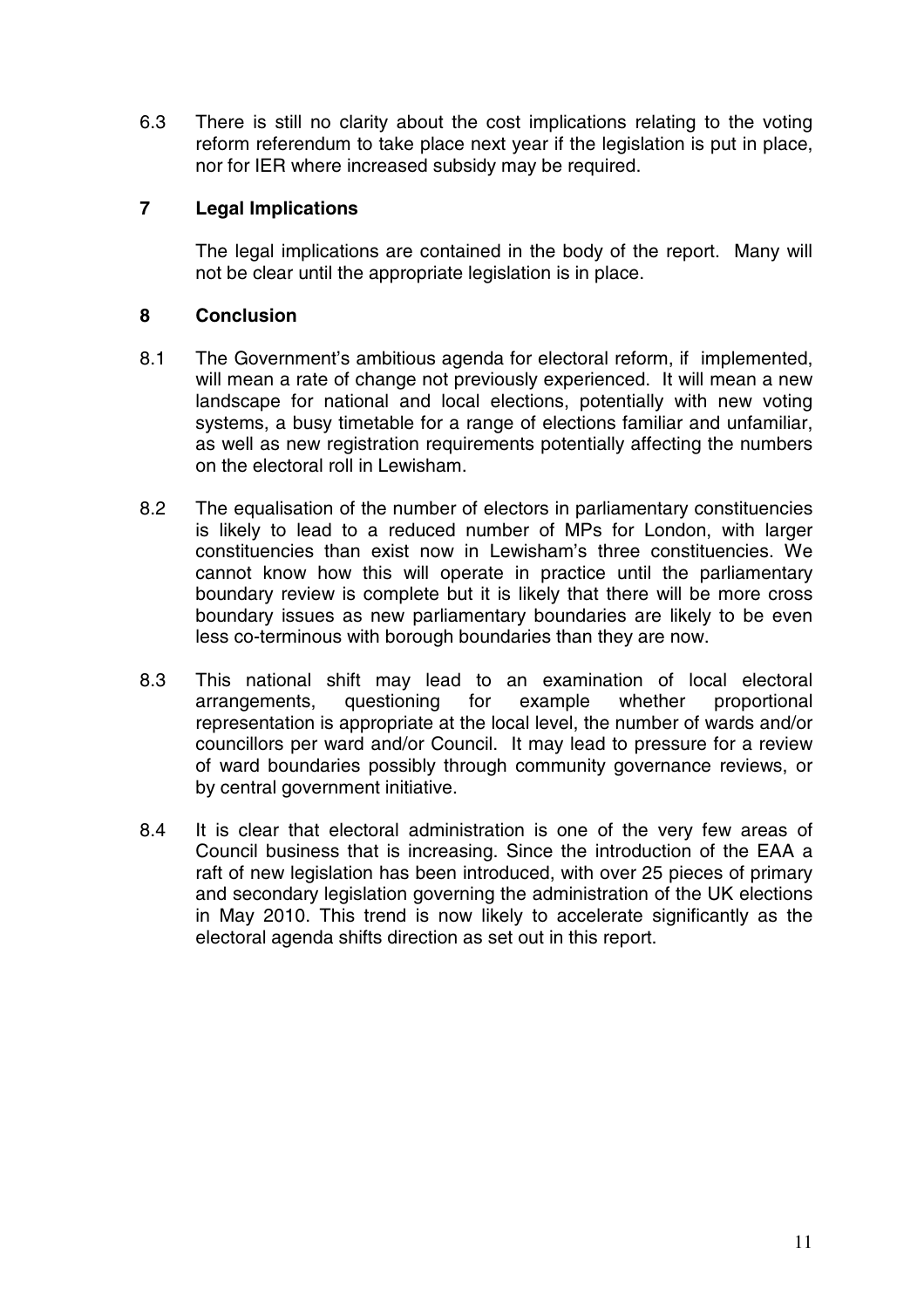#### **APPENDIX 1**

Examples of First Past the Post Parliamentary ballot paper and the Alternative Vote ballot paper proposed in the Parliamentary Voting System and Constituencies Bill. Note that the instructions to the voter in both instances are compliant with the regulations as they stand at present.

| First Past the Post ballot paper.                                                |                           |   | Alternative Vote ballot paper                                                                                                                            |                      |  |  |
|----------------------------------------------------------------------------------|---------------------------|---|----------------------------------------------------------------------------------------------------------------------------------------------------------|----------------------|--|--|
| TOTAL HAR RESPONDED TO ART<br><b>11 FEBRUAREN DE LINNEPPOLITI</b><br>POST SYSTEM |                           |   | ENLINE WIRRICH A LAVENING<br>ELECTION UNDER THE ALTERNATIVE VOTE<br>SYSTEM.                                                                              |                      |  |  |
|                                                                                  | WILL-TOURN-PARTITION-PRIS |   | the this months it is assumed a managed charge of these who<br>pour final chuit a-tua your configuración di your ware travada fue<br>cely sec confiduol. |                      |  |  |
|                                                                                  |                           |   | Y costo dad put ha contact 2 contactor ansent chalce, 2<br>rectory you delete solve and solved.                                                          |                      |  |  |
|                                                                                  |                           |   | You can use knowledge as a computation of party the months of<br>candidates) na you winn.<br>three flows the come contract more than mean.               |                      |  |  |
| Candidate At                                                                     | Freez <sup>1</sup>        | X | Candidate 4<br><b>Allen Allen</b>                                                                                                                        | <b>STANT</b>         |  |  |
| <b>Heik Patt</b><br>Candidate R<br>$T \times 0$ Pate                             | Ersyt.                    |   | Gardiaute B<br>The Black                                                                                                                                 | <b>Tallet</b>        |  |  |
| La 10 0.00 L'<br><b>In Clinty</b>                                                | Lysky,                    |   | Controlled C<br>100 Childa                                                                                                                               | otkon.<br>3          |  |  |
| Cand date D<br>The allege Continues                                              | Ercat.                    |   | Conditions D<br>The D.P. in Cardion                                                                                                                      | nd in C              |  |  |
| Gard data E<br>hocks ford.                                                       |                           |   | Candidate E<br><b>TIACAROL</b>                                                                                                                           | 4                    |  |  |
| card grish.<br>Its Firsh                                                         | Treas?                    |   | Condition P.<br><b>Inchester</b>                                                                                                                         | - Han                |  |  |
| Condition C.<br><b>ILS LEats</b>                                                 | Trace:                    |   | condition of<br><b>British</b>                                                                                                                           | <b>TANK</b>          |  |  |
| Candidate H<br><b>Poster Out</b>                                                 |                           |   | Cardidate H<br><b>Lideswort</b>                                                                                                                          | Б<br><b>Death of</b> |  |  |
| Candidate I                                                                      | Ersky.                    |   | Centrénte II<br>be Patricias cas                                                                                                                         |                      |  |  |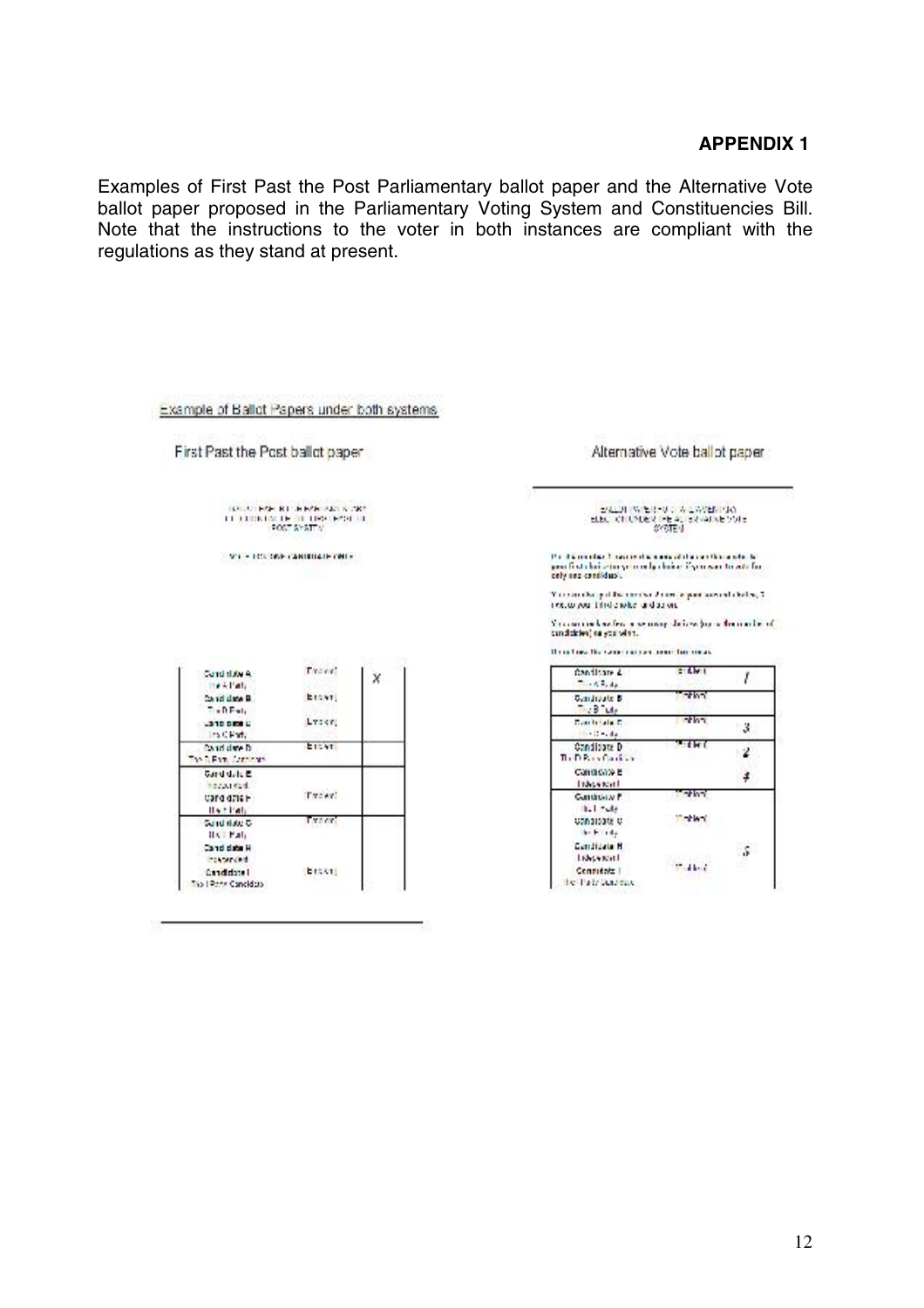#### **Example of a Supplementary Voting System ballot paper taken from Local Authorities (Mayoral Elections) (England and Wales) Regulations 2007**

# **Election of Mayor**

## **Vote ONCE [X] in Column One for your First Choice Vote ONCE [X] in Column One for your Second Choice** Column Column

|                |                                             |        | (First  | (Second |
|----------------|---------------------------------------------|--------|---------|---------|
|                |                                             |        | Choice) | Choice) |
| 1              | <b>Candidate A</b><br>The A Party           | Emblem |         |         |
| $\overline{2}$ | <b>Candidate B</b><br>The B Party           | Emblem |         |         |
| 3              | <b>Candidate C</b><br>The C Party           | Emblem |         |         |
| 4              | <b>Candidate D</b><br>The D Party Candidate | Emblem |         |         |
| 5              | <b>Candidate E</b><br><u>Independent</u>    |        |         |         |
| 6              | <b>Candidate F</b><br>The F Party           | Emblem |         |         |
| $\overline{7}$ | <b>Candidate G</b><br>The G Party           | Emblem |         |         |
| 8              | <b>Candidate H</b>                          |        |         |         |
|                | Independent                                 |        |         |         |
| 9              | <b>Candidate I</b><br>The I Party Candidate | Emblem |         |         |

One Two